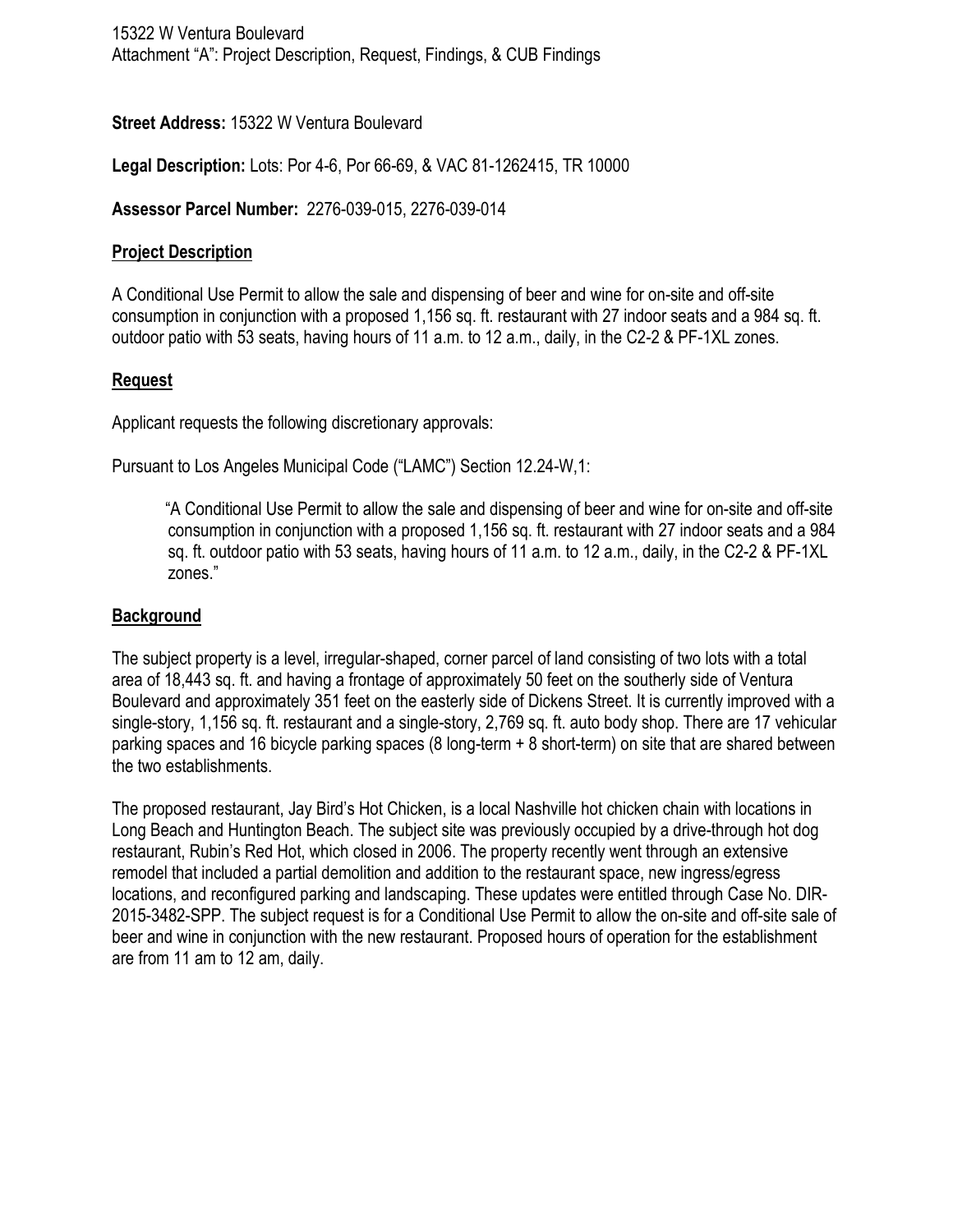## **Zoning and Land Use**

The site is within the Sherman Oaks neighborhood in the Sherman Oaks-Studio City-Toluca Lake-Cahuenga Pass Community Plan Area and is surrounded by high-intensity commercial uses. The property is zoned C2-2 and PF-1XL, with corresponding land use designations of Regional Center Commercial and Public Facilities. The site is also within the Ventura/Cahuenga Boulevard Corridor Specific Plan. The proposed restaurant use is permitted by right in the C2 and PF zones. The proposed sale of alcoholic beverages for on-site consumption is permitted through the approval of a Conditional Use Permit, provided that the Zoning Administrator makes the required findings herein.

## **Adjacent Land Uses**

Surrounding properties are within the C2-2, [Q]C2-2, C2-1VL, and PF-1XL Zones and are characterized by level topography.

Adjoining property to the north of the Project site, across Ventura Boulevard, is zoned [Q]C2-2 and is improved with a multi-story shopping mall (Sherman Oaks Galleria).

Adjoining property to the south of the Project site, across Dickens Street, is zoned C2-1VL and is improved with a single-story strip mall with associated surface parking.

Adjoining property to the east of the Project site is zoned C2-2 and is improved with a five-story office building with commercial uses on the ground floor.

Adjoining property to the west of the Project site, across Dickens Street, is zoned PF-1XL and is improved with the 405 Freeway.

## **Streets & Circulation**

Ventura Boulevard, adjoining the property to the north, is a two-way east-west street providing two travel lanes in each direction and a turn lane. It is a designated Boulevard II with a dedicated rightof-way width of 100 feet and is improved with curb, gutter, and sidewalk on both sides.

Dickens Street, adjoining the property to the west and south, is a two-way north-south street providing a single travel lane in each direction and a turn lane. It is a designated Local Street with a dedicated right-of-way width of 60 feet and is improved with curb, gutter, and sidewalk on both sides.

The Project site is well served by Metro Rapid and Local bus services along Ventura Boulevard and Sepulveda Boulevard.

## **Conditional Use Findings**

1. **The project will enhance the built environment in the surrounding neighborhood or will perform a function or provide a service that is essential or beneficial to the community, city, or region.**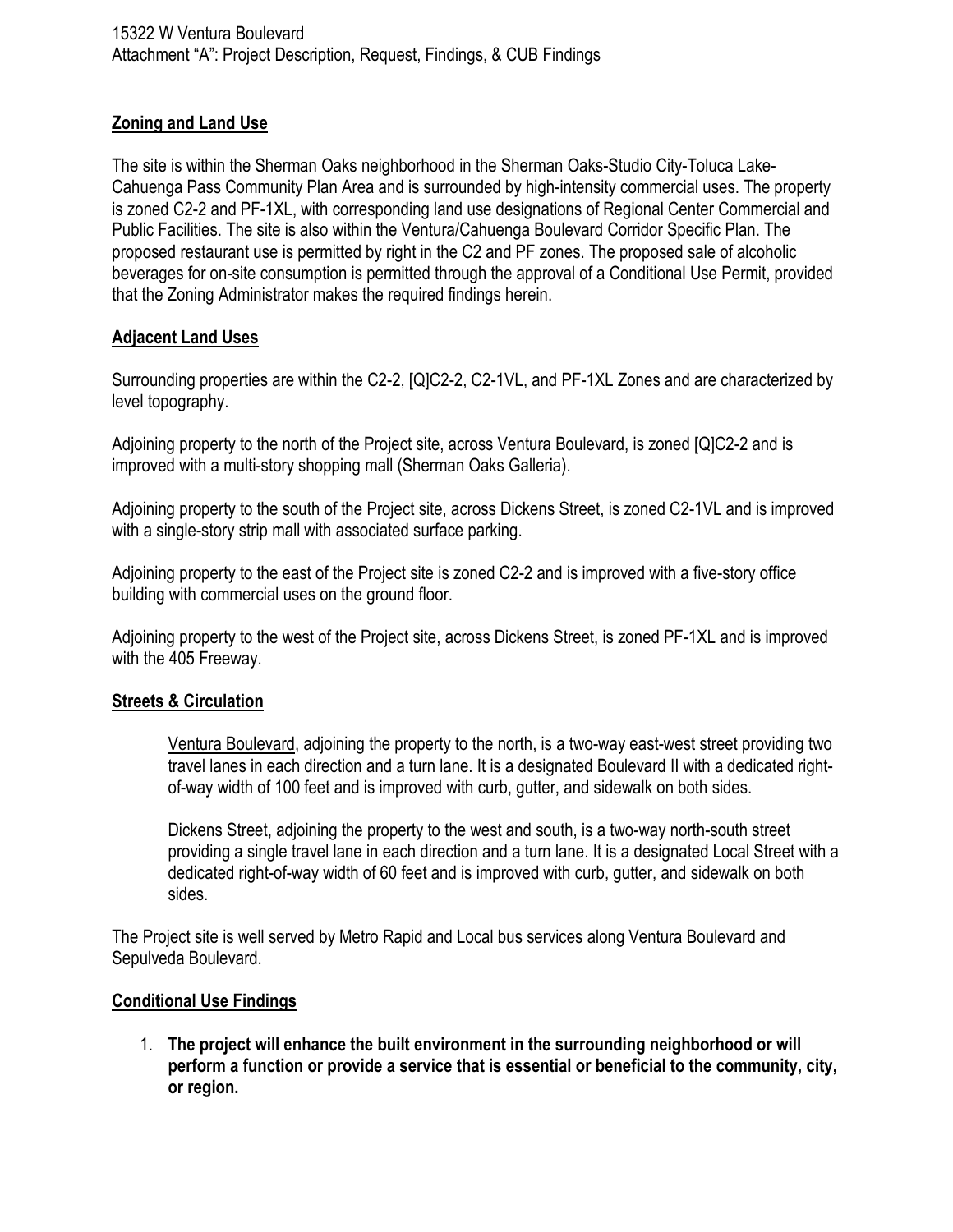The Project Site is located at the intersection of Ventura Boulevard, Sepulveda Boulevard, and the 405 Freeway in Sherman Oaks, which is one of the most significant Commercial Centers in the San Fernando Valley. This site is across the street from the Sherman Oaks Galleria, one of the largest shopping malls in the Greater Los Angeles Area, and is in close proximity to several highrise office towers and other high intensity commercial uses. As such, this area is a hotspot for people across the city to shop, work, and dine. This site has a long history as a restaurant dating back to the 1980s, and the activation of the space by a new tenant will not only enhance the aesthetic of the area but also provide an additional unique dining option for people that live and work in the area. The sale of beer and wine for on-site and off-site consumption with further elevate the establishment by creating a more complete dining experience that people will seek out. Given the high concentration of full-service restaurants on this block, it will not only allow the restaurant to remain competitive but will also enrich the offerings for the denizens of this neighborhood. It can thus be found that this project will enhance the built environment and will provide a service that is essential to the community, city, and region.

## 2. **The project's location, size, height, operation, and other significant features will be compatible with and will not adversely affect or further degrade adjacent properties, the surrounding neighborhood, or the public health, welfare, or safety.**

This project does not include any new buildings or construction, it is only a Conditional Use Permit to allow the sale and dispensing of beer and wine for on-site and off-site consumption in a proposed restaurant. While this tenant space has been vacant for over 10 years, the restaurant use dates back to the 1980s. As previously mentioned, this site is within a high intensity commercial area, and is relatively underdeveloped in comparison to properties in the immediate vicinity. The site is flanked by a 5-story commercial building and the 405 Freeway, with a major shopping mall across the street. The nearest residential uses are more than 500 feet away and are buffered by the major thoroughfares of Sepulveda Boulevard and Ventura Boulevard, both of which have three traffic lanes going each way. Given the nature of this use as a bona fide restaurant with hours not extending past midnight, it is not expected that the proposed establishment will create any sort of impact on the neighboring properties or other uses in the vicinity. Given this record, it can be found that the project's size, height, operation, and other significant features will be compatible with and will not adversely affect or further degrade adjacent properties, the surrounding neighborhood, or the public health, welfare, or safety.

#### 3. **The project substantially conforms with the purpose, intent, and provisions of the General Plan, the applicable community plan, and any available specific plans.**

The Sherman Oaks-Studio City-Toluca Lake-Cahuenga Pass Community Plan Map designates the property for Regional Center Commercial and Public Facilities land uses with corresponding zones of C2 and PF. The site is also within the Ventura/Cahuenga Boulevard Corridor Specific Plan.

The subject property is planned and zoned for commercial uses, and the restaurant use is permitted by right in the C2 zone. The conditional authorization for the sale of alcoholic beverages on-site is allowed through the approval of the Zoning Administrator subject to certain findings. The required findings in support have been made herein.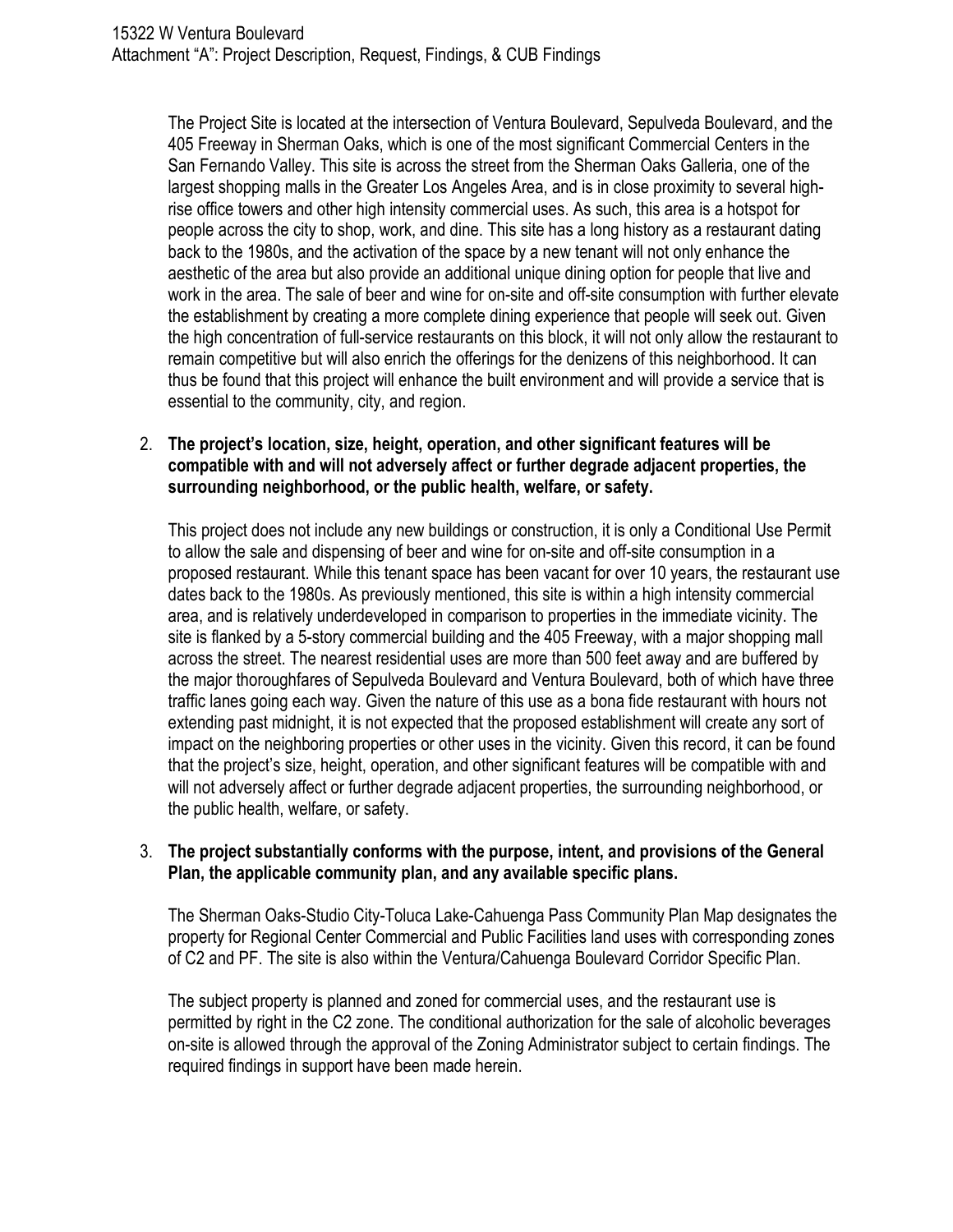## **Additional Alcohol Findings**

## 1. **Explain how the proposed use will not adversely affect the welfare of the pertinent community.**

The proposed restaurant is allowed by right in the C2 Zone and the addition of the sale of alcoholic beverages will be an ancillary use within the confines of the existing restaurant. The request does not include public dancing or live entertainment. The absence of these specific activities will reinforce the primary business as a restaurant serving food. The requested entitlement is generally conditioned to reflect the mode of operation stated in the application for a restaurant, which is compatible with the welfare of the community. The site is located within a prime commercial area, and the proposed restaurant use will be compatible with the surrounding development. The granting of the permit will therefore be favorable to the welfare of the pertinent community.

## 2. **Explain how the approval of the application will not result in or contribute to an undue concentration of such establishments.**

According to the State of California Department of Alcoholic Beverage Control (ABC) licensing criteria, 5 on-sale and 3 off-sale licenses are allocated to subject Census Tract No. 1413.02. There are currently 16 on-sale and 4 off-sale licenses in this Census Tract.

The number of licenses for on-site and off-site sales is above the allocated threshold. Given the high commercial activity in this district, though, such an overconcentration is not unprecedented and is quite common. Overconcentration can be undue when the addition of a license will negatively impact a neighborhood. Over concentration is not undue when the approval of a license does not negatively impact an area, but rather such a license benefits the public welfare and convenience. As proposed, the on-site and off-site sale of a beer and wine at the subject restaurant will benefit the public welfare by increasing economic opportunity and providing an essential amenity to the surrounding neighborhood.

3. **Explain how the approval of the application will not detrimentally affect nearby residential zones or uses.**

The project site is not within 500 ft. of any residential zones or uses. The nearest residential uses to the project site are buffered by major thoroughfares and mutli-story commercial buildings. The proposed use will be a bona fide restaurant with beer and wine sales only (no hard alcohol) and no live entertainment or dancing. It is not expected that the nature of the use will deviate from what has existed since 1989, which has had no negative affect on the residential uses in the vicinity. It can therefore be guaranteed that the approval of this application will not detrimentally affect nearby residential zones or uses.

## **Questions Regarding the Physical Development of the Site**

**a. What is the total square footage of the building or center the establishment is located in?**  3,925 sq. ft.

**b. What is the total square footage of the space the establishment will occupy?** 1,156 sq. ft.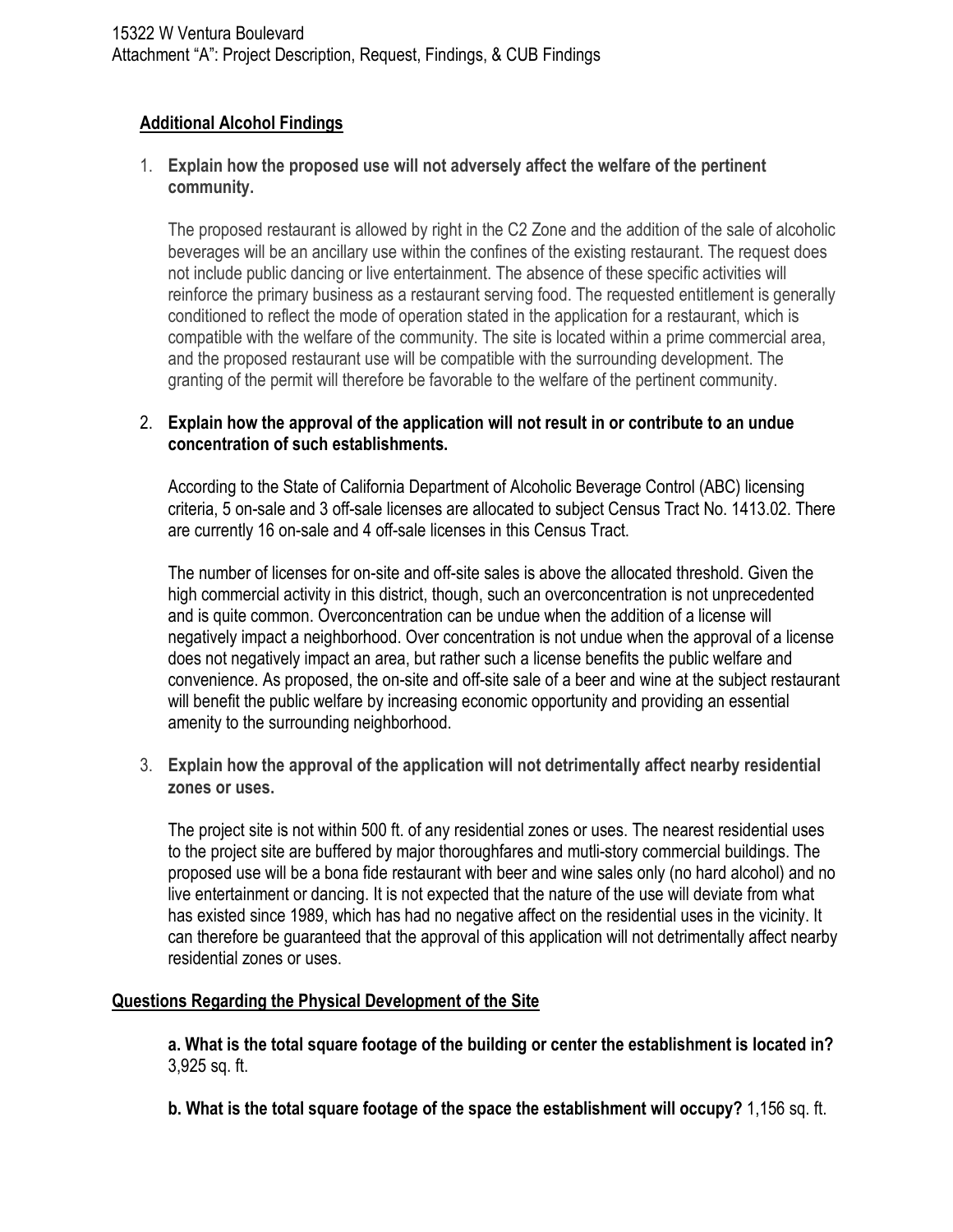**c. What is the total occupancy load of the space as determined by the Fire Department?** 44

**d. What is the total number of seats that will be provided indoors? Outdoors?** 27 indoor, 53 outdoor

**e. If there is an outdoor area, will there be an option to consume alcohol outdoors?** Yes

**f. If there is an outdoor area, is it on private property or the public right-of-way, or both?** Private Property

- i. **If an outdoor area is on the public right-of-way, has a revocable permit been obtained?** N/A
- **g. Are you adding floor area? If yes, how much is enclosed? Outdoors?** N/A
- **h. Parking**

**i. How many parking spaces are available on the site?** 17

**ii. Are they shared or designated for the subject use?** Shared

**iii. If you are adding floor area, what is the parking requirement as determined by the Department of Building & Safety?** N/A

**iv. Have any arrangements been made to provide parking off-site?** No

**1. If yes, is the parking secured via a private lease or a covenant/affidavit approved by the Department of Building & Safety?** N/A

**2. Please provide a map showing the location of the off-site parking and the distance, in feet, for pedestrian travel between the parking area the use it is to serve.** 

**3. Will valet service be available? Will the service be for a charge?** No

**i. Is the site within 1,000 feet of any schools (public, private or nursery schools), churches or parks?** No

**j. For massage parlors and sexual encounter establishments, is the site within 1,000 feet of any other Adult Entertainment Businesses as defined by LAMC 12.70 B17?** N/A

#### **Questions Regarding the Operation of the Establishment**

**a. What are the proposed hours of operation and which days of the week will the establishment be open?**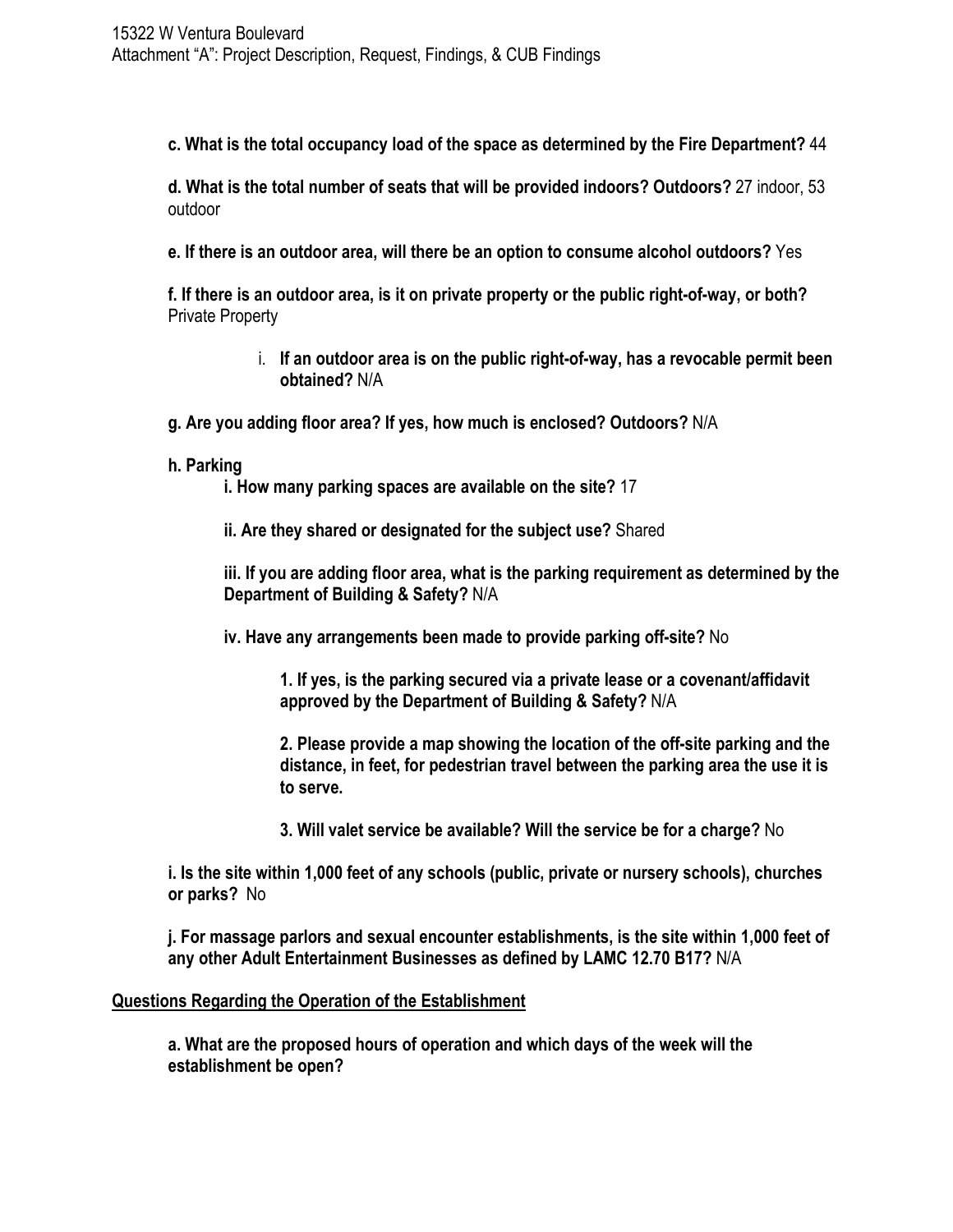|                                         | M  | Tu | W                                                                                       | Τh |    | Sa | Su |
|-----------------------------------------|----|----|-----------------------------------------------------------------------------------------|----|----|----|----|
| <b>Hours of</b><br><b>Operation</b>     | am | am | 11 am- 12   11 am- 12   11 am- 12   11 am- 12   11 am- 12   11 am- 12   11 am- 12<br>am | am | am | am | am |
| <b>Hours of</b><br><b>Alcohol Sales</b> | am | am | 11 am- 12   11 am- 12   11 am- 12   11 am- 12   11 am- 12   11 am- 12   11 am- 12<br>am | am | am | am | am |

**b. Will there be entertainment such as a piano bar, dancing, live entertainment, movies, karaoke, video game machines, etc…? Please specify:** N/A

**Note: An establishment that allows for dancing needs a conditional use pursuant to LAMC section 12.24 W18.** 

**c. Will there be minimum age requirements for entry? If yes, what is the minimum age requirement and how will it be enforced?** No

**d. Will there be any accessory retail uses on the site? What will be sold?** Yes – Beer and wine

## **e. Security**

**i. How many employees will you have on the site at any given time?** 5

**ii. Will security guards be provided on-site?** No

**1. If yes, how many and when?** N/A

**iii. Has LAPD issued any citations or violations? If yes, please provide copies.** No

#### **f. Alcohol**

**i. Will there be beer & wine only, or a full-line of alcoholic beverages available?** Beer and wine

**ii. Will "fortified" wine (greater than 16% alcohol) be sold?** No

**iii. Will alcohol be consumed on any adjacent property under the control of the applicant?** No

**iv. Will there be signs visible from the exterior that advertise the availability of alcohol?** No

**v. Food** 

**1. Will there be a kitchen on the site?** Yes